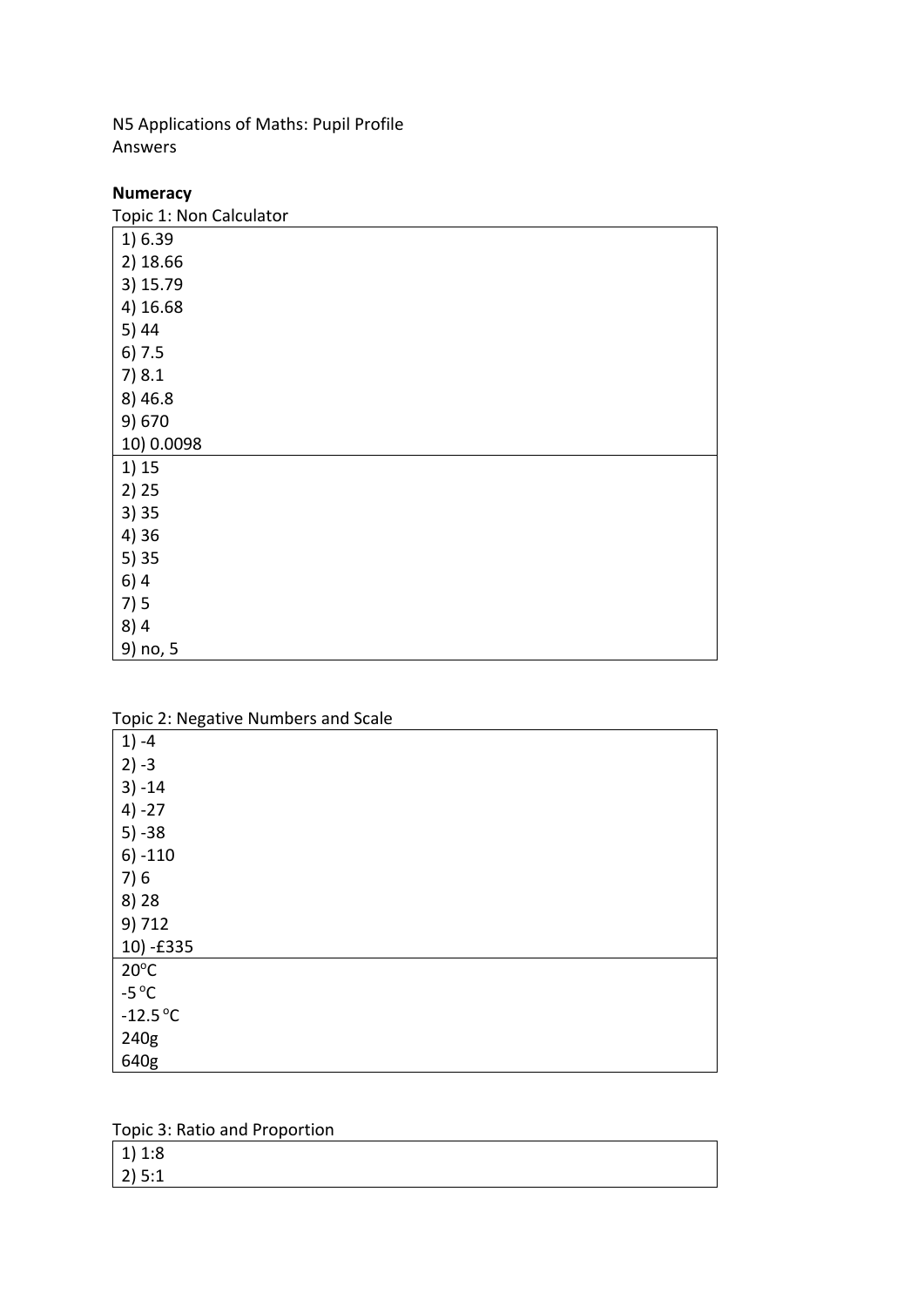| 3) 5:12                                                         |
|-----------------------------------------------------------------|
| 4)3:4                                                           |
| 5)1:4000                                                        |
| 1a) 4:1                                                         |
| b)5                                                             |
| c) 52                                                           |
| 2a) 35                                                          |
| b) 132                                                          |
| 3) 330                                                          |
| 1) 150:200                                                      |
| 2) 3000:7000                                                    |
| 3) 1800:1200:1500                                               |
| 1a) £4.70                                                       |
| b) £28.20                                                       |
| 2) 96mins                                                       |
| 3) £59.50                                                       |
| 4) Ben = 5000000, Tim = 6000000, Megan = 3000000, Yas = 4000000 |
| 1) 25 hours                                                     |
| 2) 40mph                                                        |
| $3)$ 8 days                                                     |

| Topic 4: Percentages |
|----------------------|
| 1) 8kg               |
| 2) 10cm              |
| 3) 9m                |
| 4) 7.5kg             |
| 5)22.50ml            |
| 1) 48m               |
| 2) 24.8kg            |
| 3) 14.1g             |
| 4) 465               |
| 1) 495               |
| 2) 480               |
| 3) 268.8m            |
| 4) 272kg             |
| 1) £15816            |
| 2) £5814             |
| 3) 15°C              |
| 1) £550              |
| 2) 28000             |
| 1) 25%               |
| 2) 34%               |

Topic 5: Probability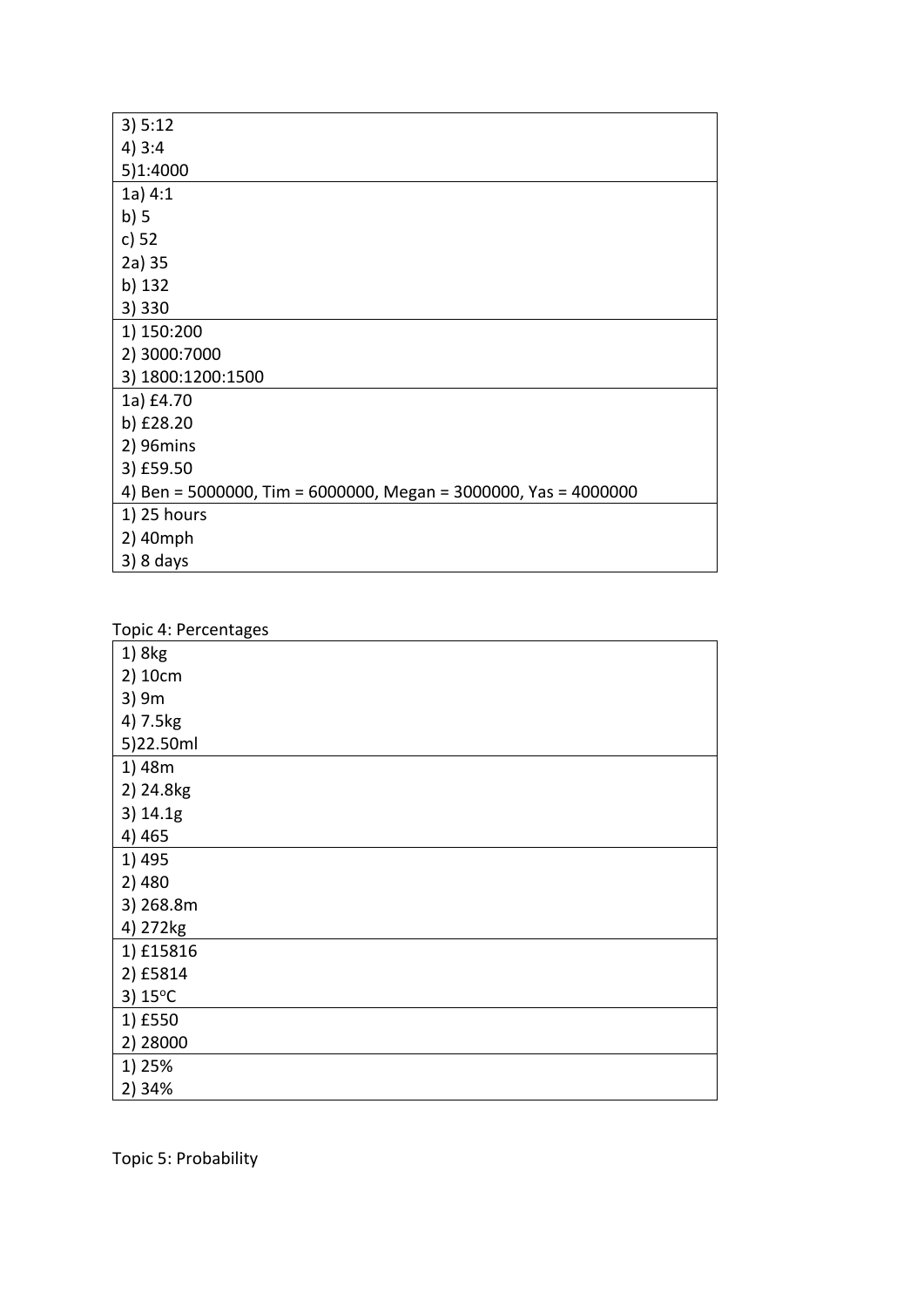| $1)$ $\frac{1}{2}$                                       |
|----------------------------------------------------------|
| 2) 1/3                                                   |
| 3) 12/25                                                 |
| 4) 1/3                                                   |
| 1a) Red 1/5, Yellow ¼, Blue 3/20, White 1/10, Black 3/10 |
| b) 30                                                    |
| c) 85                                                    |
| 1) 0.29, 0.31, Game 2                                    |
|                                                          |

#### Topic 6: Fractions

| 1a) 5/3                                  |  |  |  |
|------------------------------------------|--|--|--|
| b) $15/4$                                |  |  |  |
| c) 36/7                                  |  |  |  |
| d) 53/6                                  |  |  |  |
| e) 52/7                                  |  |  |  |
| 2a) $4\frac{2}{3}$                       |  |  |  |
|                                          |  |  |  |
| b) $5\frac{3}{4}$<br>c) $3\frac{6}{7}$   |  |  |  |
|                                          |  |  |  |
| d) $11\frac{1}{3}$<br>e) $26\frac{3}{7}$ |  |  |  |
| 1) 17/30                                 |  |  |  |
| 2) 43/90                                 |  |  |  |
| 3) 53/15                                 |  |  |  |
| 4) 193/28                                |  |  |  |
| 5) $4/7$                                 |  |  |  |
| 6) 1/7                                   |  |  |  |
| 1)4/15                                   |  |  |  |
| 2)6                                      |  |  |  |

|  | Topic 7: Time Management |
|--|--------------------------|
|  |                          |

| 1a) 0.5<br>b) $0.4$<br>c) 0.3<br>$d)$ 1.1<br>e) 2.3<br>2a) 15min<br>b) 1hr51min<br>c) 4hrs11min<br>d) 5hrs48min<br>e) 3 hrs20mins<br>1) 54 miles<br>2) 50mph | . . | ັ |  |  |  |
|--------------------------------------------------------------------------------------------------------------------------------------------------------------|-----|---|--|--|--|
|                                                                                                                                                              |     |   |  |  |  |
|                                                                                                                                                              |     |   |  |  |  |
|                                                                                                                                                              |     |   |  |  |  |
|                                                                                                                                                              |     |   |  |  |  |
|                                                                                                                                                              |     |   |  |  |  |
|                                                                                                                                                              |     |   |  |  |  |
|                                                                                                                                                              |     |   |  |  |  |
|                                                                                                                                                              |     |   |  |  |  |
|                                                                                                                                                              |     |   |  |  |  |
|                                                                                                                                                              |     |   |  |  |  |
|                                                                                                                                                              |     |   |  |  |  |
|                                                                                                                                                              |     |   |  |  |  |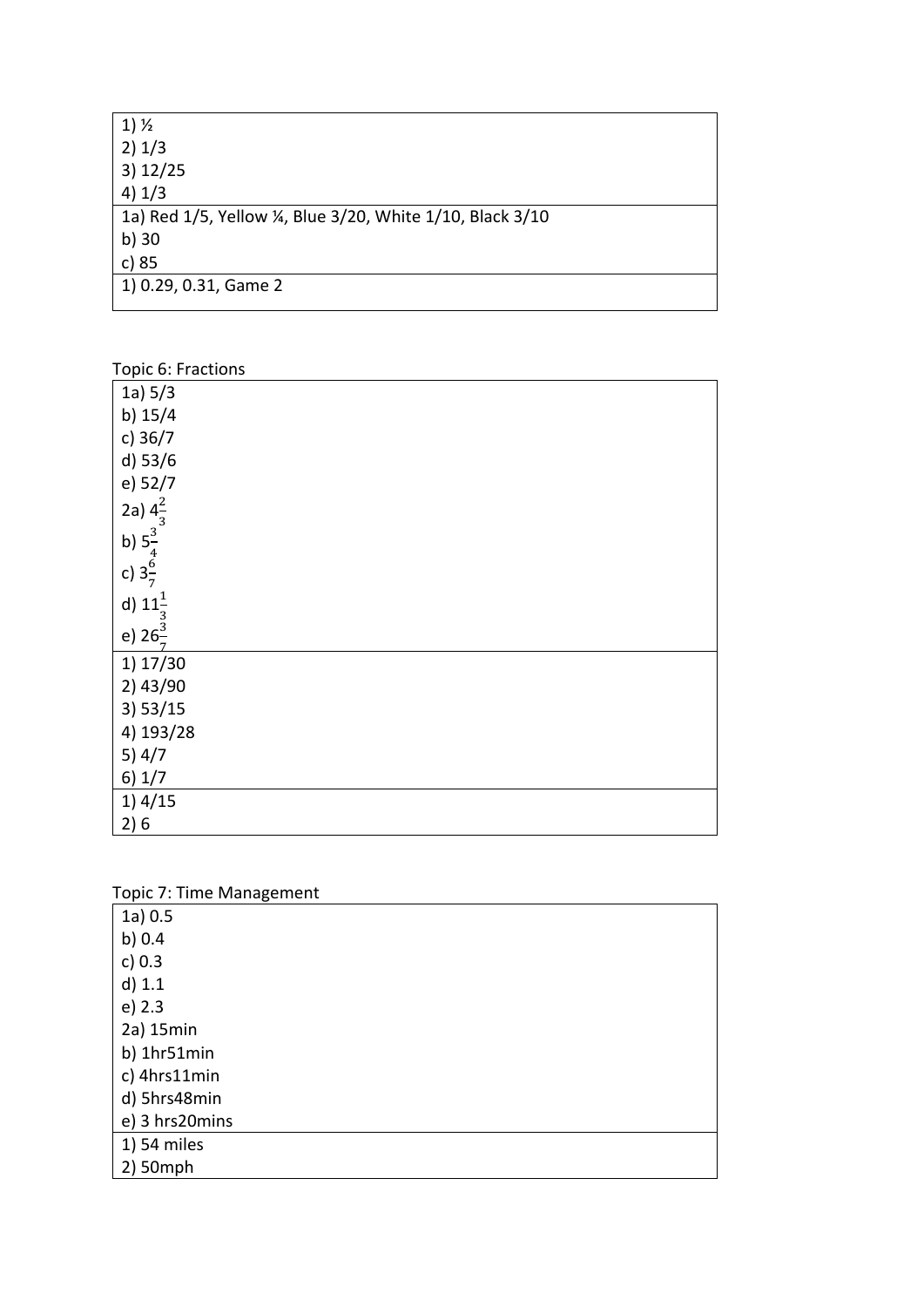| 3) 1hr48min               |  |
|---------------------------|--|
| 4) 1056 miles             |  |
| $5)$ 1hr 36 $m$ ins       |  |
| $ 1\rangle$ 2 hrs 30 mins |  |
|                           |  |

## **Geometry and Measure**

| Topic 1: Tolerance                |
|-----------------------------------|
| 1a) $min = 280ml$ , $max = 320ml$ |
| b) 20.5g, 25.5g                   |
| 2a) 300±200g                      |
| b) 575±75cm                       |
| 1) 80%                            |
| 2) 57%                            |

| Topic 2: Bearings + Scale Drawings |  |  |
|------------------------------------|--|--|
| 1 140ft                            |  |  |
| 2) 150km                           |  |  |
|                                    |  |  |

### Topic 3: Box Packing

|         | - |  |  |
|---------|---|--|--|
| 1) 1000 |   |  |  |
|         |   |  |  |

# Topic 4: Formulae

| $\begin{array}{ c} 1) 22 \\ 2) 41 \\ 3) 33 \end{array}$ |  |  |  |
|---------------------------------------------------------|--|--|--|
|                                                         |  |  |  |

# Topic 5: Pythagoras

| 1a) 16.2cm |
|------------|
| b) 7.5cm   |
| 1)61m      |
| 2) 49.3m   |
| 1) 19.7m   |
|            |
| 1) 2.3cm   |
| 2) 20.4cm  |
| 3) 39cm    |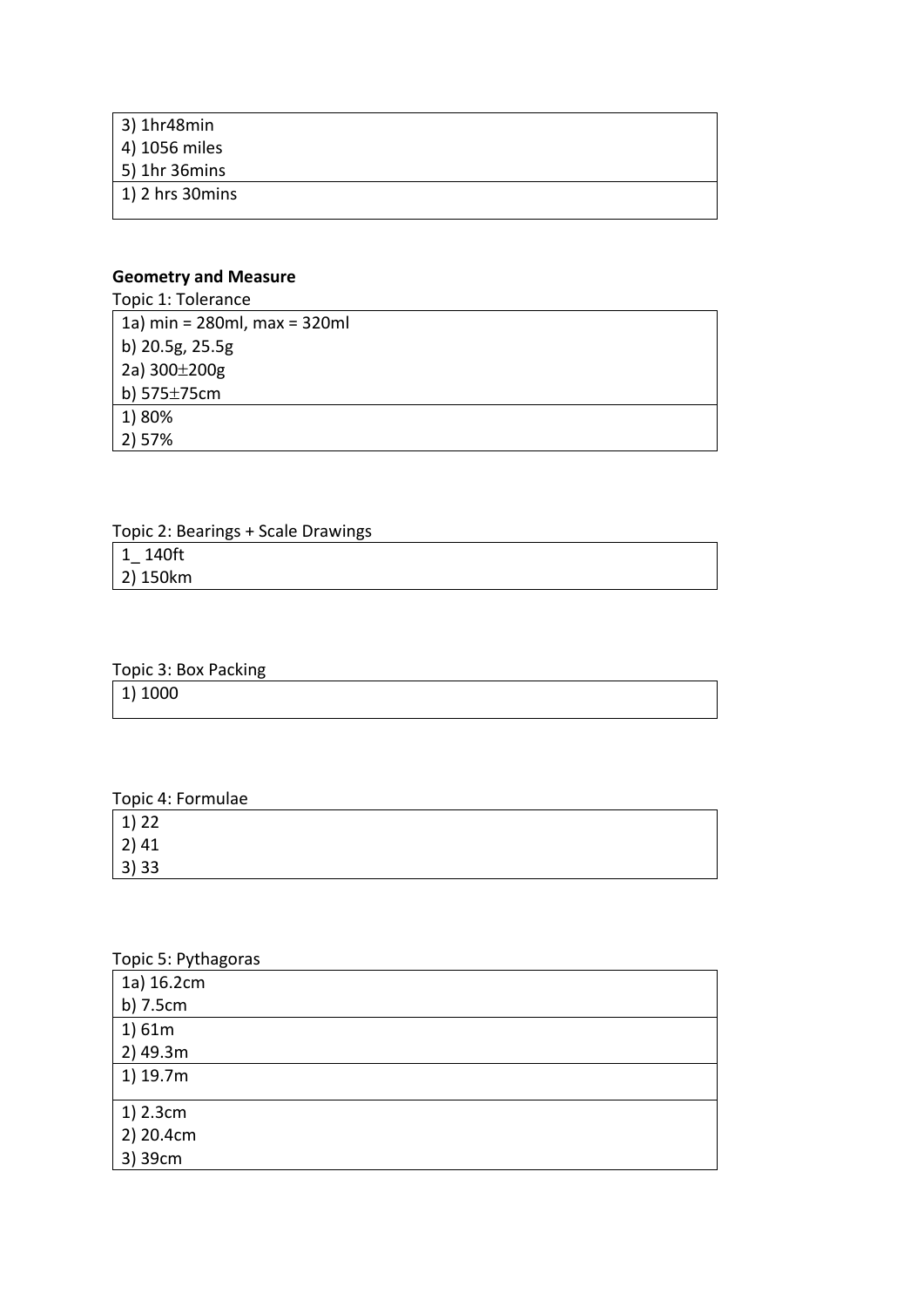Topic 6: Gradient

 $1)$  C D B A

Topic 7: Area and Perimeter

| 1a) P = 20cm A = $25cm2$                    |
|---------------------------------------------|
| b) $P = 38$ cm A = 70cm <sup>2</sup>        |
| c) P = 26.5cm A = $27 \text{cm}^2$          |
| 1a) C = 31.4cm A = $78.5cm2$                |
| b) C = $25.1$ cm A = $50.3$ cm <sup>2</sup> |
| 1a) P = 24.26cm A = $558$ cm <sup>2</sup>   |
| b) P = $86cm A = 496cm2$                    |
| 2a) $19.14 \text{cm}^2$                     |
| b) $86.25cm2$                               |
| 1) 148.34                                   |
| 2) £63,163.88                               |

| Topic 8: Surface Area and Volume |
|----------------------------------|
| 1) $700cm2$                      |
| 1a) 420cm <sup>2</sup>           |
| b) $600 \text{cm}^2$             |
| 2a) 10cm                         |
| $b)$ 4cm                         |
| 1a) 1356cm <sup>2</sup>          |
| b) $523cm2$                      |
| c) $39.9cm2$                     |
| 2a) 2.37                         |
| $b)$ 3.5 $cm$                    |
| c) 6.6cm                         |
| 1) $4180mm3$                     |
| 2) $550cm3$                      |
| 3) 5300cm3                       |
| 1) 27mm                          |
|                                  |

Topic 8: Surface Area and Volume

Topic 9: Precedence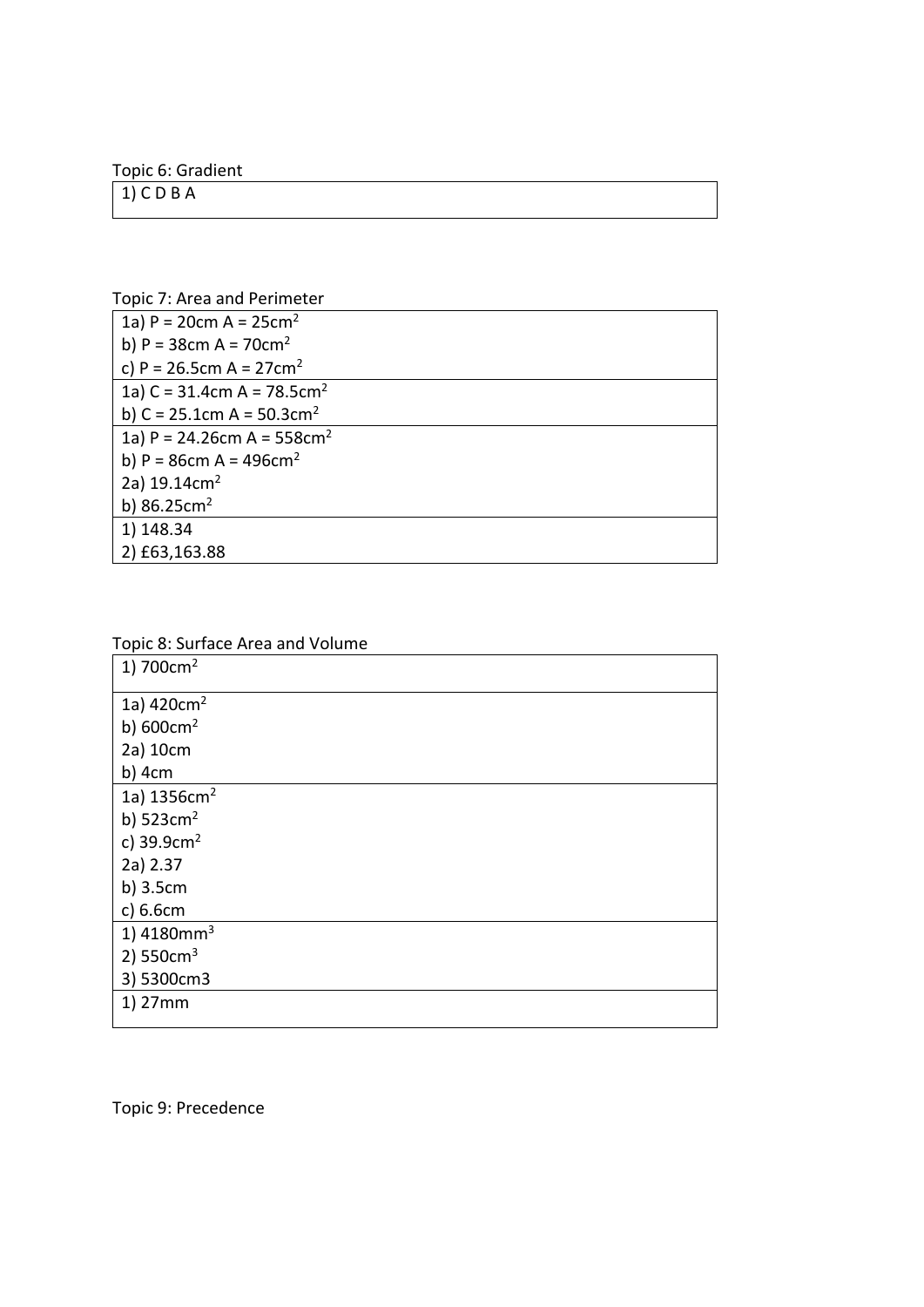

Topic 1: Factors Affecting Income

| 1) £396    |         |                       |        |  |
|------------|---------|-----------------------|--------|--|
| 2) £504    |         |                       |        |  |
| 3) £292.80 |         |                       |        |  |
| 1) £196.10 |         |                       |        |  |
| 2) £297.60 |         |                       |        |  |
| Wage       | £672.50 | <b>Income Tax</b>     | £81.25 |  |
| Overtime   | £110    | Pension               | £64.50 |  |
|            |         | National<br>Insurance | £26.80 |  |
| Gross Pay  | 782.50  | <b>Deductions</b>     | 172.55 |  |
|            |         | Net Pay               | 609.95 |  |
|            |         |                       |        |  |
| Wage       | 400     | Income Tax            | 88.20  |  |
| Comission  | 14      | Pension               | 45.10  |  |
|            |         | National<br>Insurance | 18.60  |  |
| Gross Pay  | 414     | <b>Deductions</b>     | 151.90 |  |
|            |         | Net Pay               | 262.10 |  |

Topic 2: Foreign Exchange

- 1) 456
- 2) 84906
- 3) 2455
- 4) £24.91
- 5) £307.02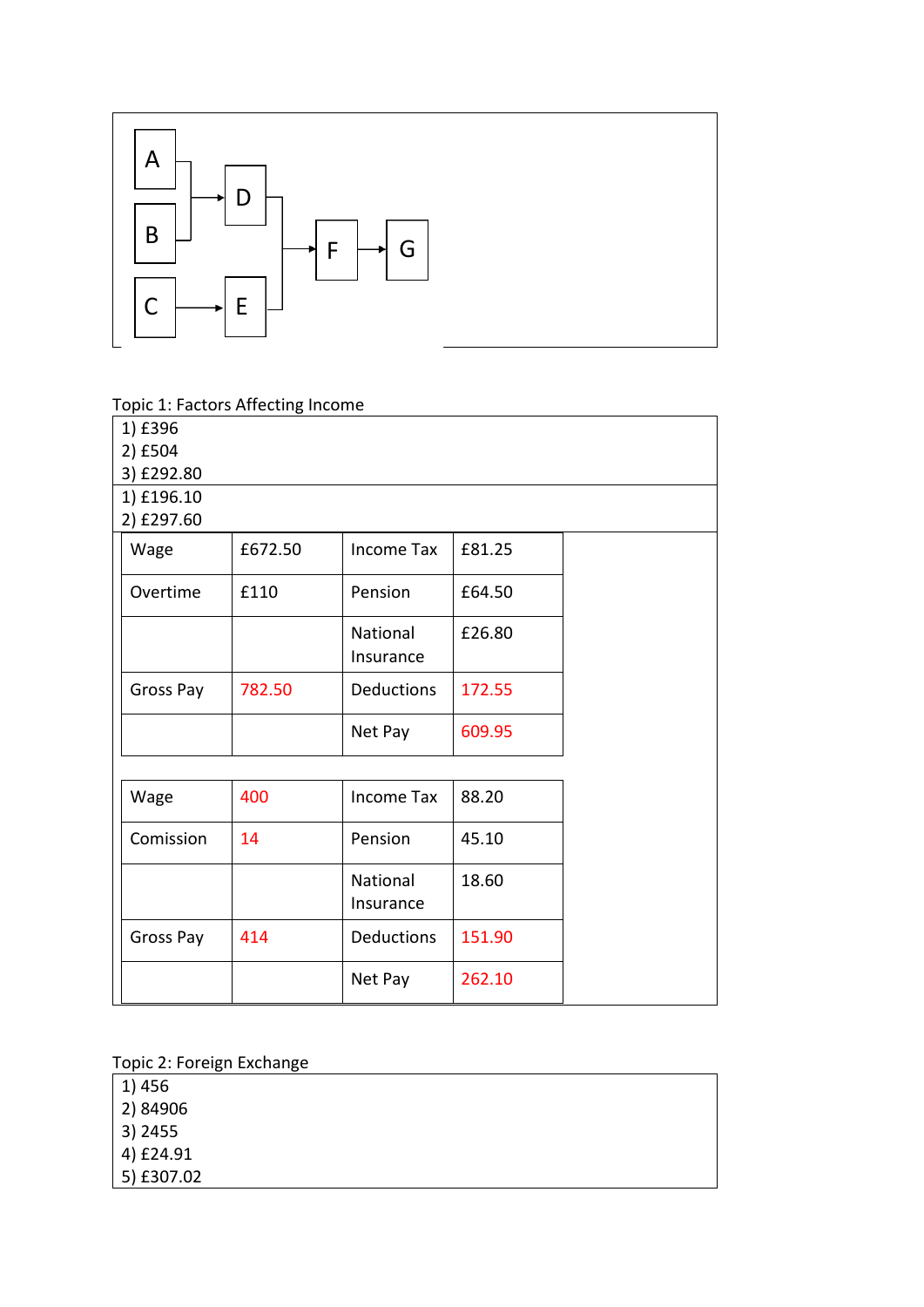| 6) 9.84 dollars or £7.69 |
|--------------------------|
| 7) 266969 yen            |
| 1) £1150.88              |
| 2) £2276.61              |

Topic 3: Interest

| 1) £3360           |  |
|--------------------|--|
| 2) 8%              |  |
| 1) 2189.98         |  |
| $\vert$ 2) 4 years |  |
| 3) 5370000         |  |

Topic 4: Averages

| $1a)$ 13                                                                      |
|-------------------------------------------------------------------------------|
| b) $13.5$                                                                     |
| c) $12$                                                                       |
| $d$ ) 9                                                                       |
| $2a)$ 15.2                                                                    |
| $b)$ 15.5                                                                     |
| c) $16$ and $8$                                                               |
| $d)$ 7                                                                        |
| 1) The average height of the first class was 3cm lower than the second class. |
| 2) Area one has a higher house price than area 2                              |

Topic 5: Charts and Graphs